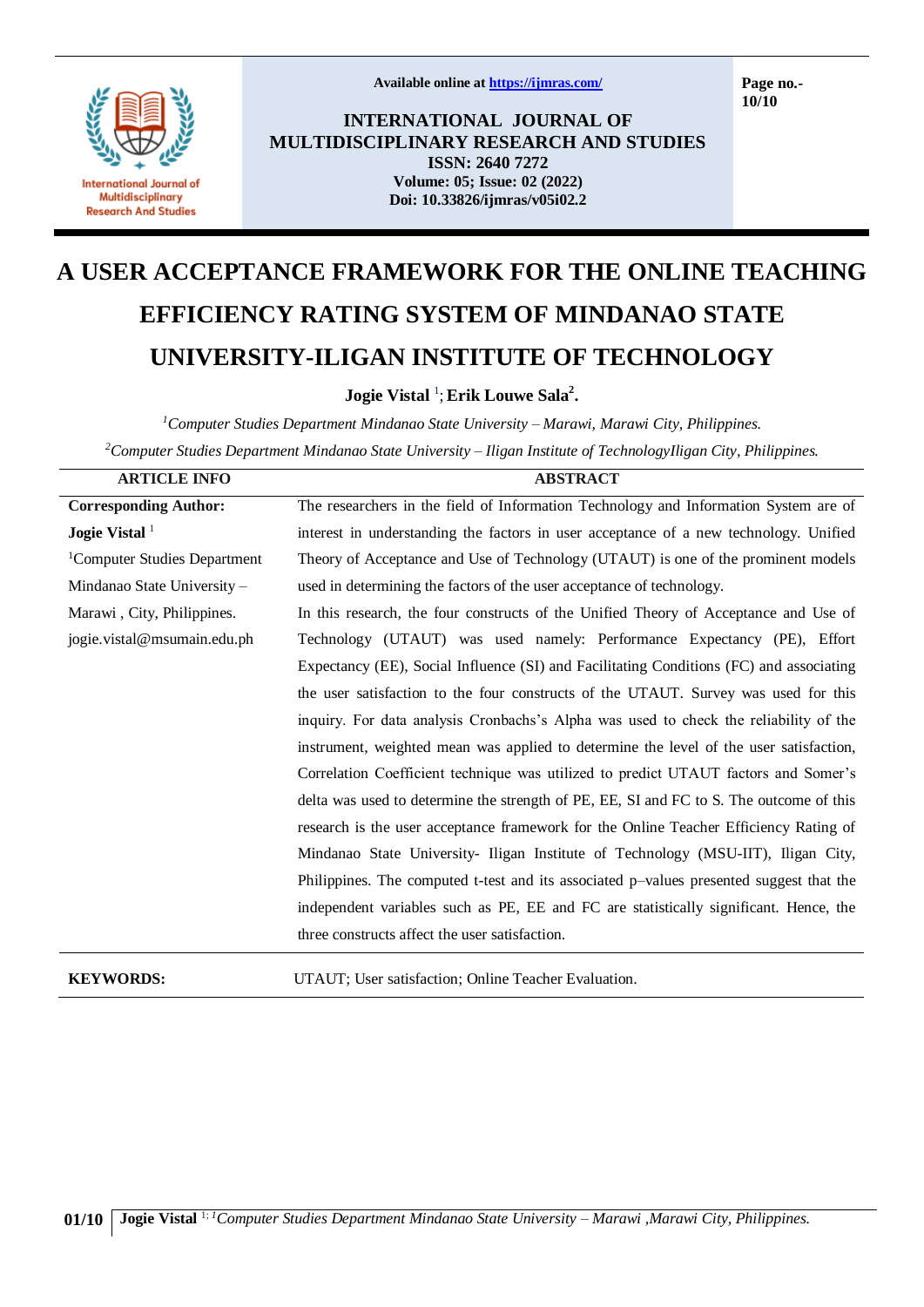### **MINDANAO STATE UNIVERSITY-ILIGAN INSTITUTE OF TECHNOLOGY"**

#### **1. INTRODUCTION**

The practice of collecting student ratings of teaching has been widely adopted by universities. When incorporating online methods, online teacher evaluations bring the advantage of saving time and resources over

Traditional paper and pencil method. However, the success of new technology introductions cannot be achieved if the users do not accept and use the technology. Problems might be encountered during integrating a new piece of software into the organization's operational pattern even how many functional tests are performed because of the "mystery factor". For a successful implementation of any application, user acceptance is highly essential.

User acceptance is defined as the demonstrable willingness within a user group to employ information technology for the tasks it is designed to support. Lack of user acceptance is a significant obstacle to the success of new information systems. In fact, users are often unwilling to use information systems which, if used, would result in impressive performance gains. Therefore, user acceptance has been viewed as the pivotal factor in determining the success or failure of any information system project (Davis, 1993).

The continuing quest to ensure user acceptance of technology is an ongoing management challenge and one that has occupied Information System (IS) or Information Technology (IT) researchers to such an extent that technology adoption and diffusion research is now considered to be among the more mature areas of exploration [10]. One of the most prominent models in user acceptance is the Unified Theory of Acceptance and Use of Technology (UTAUT).

One of the goals of every academic institution is to automate every manual processes. In the case of Mindanao State University-Iligan Institute of Technology, most of its processes are already automated. However, Teaching Efficiency Rating (TER) system in Mindanao State University – Iligan Institute MSU-IIT is still carried out manually every semester. As a result, there will be miscalculation of evaluation results, tedious and timeconsuming tabulation, high consumption of paper and storage, delay of submitting of evaluation of results to faculty and students have limited time in filling up the evaluation [1]. Thus, MSU-IIT is aiming for an online TER system. In fact, there were already three attempts in migrating it to online and all of these three attempts failed. Those problems seem to suggest that implementation of the Online TER still some have obstacles. Thereby, there is a need for research to understand the factors that influence the adoption and acceptance of Online TER in MSU-IIT in order to formulate strategies that will guarantee effective adoption and implementation of Online TER.

Thus this research uses the developed TER system of [1] for testing and proposes a technology acceptance framework for the online teacher evaluation based on the result of the testing. The researcher conducted tests using Performance Expectancy, effort expectancy (EE), Social Influence, and Facilitating Conditions from UTAUT and seek to integrate the User Satisfaction as the dependent variable.

#### **A. 2 BACKGROUND OF THE STUDY**

One of the major challenges for institutions in implementing application systems is ensuring that the systems are fully and appropriately used that could provide support to the users (raters, facilitators, and decision makers) in adapting inevitable technological and work practice changes. Usage of systems will reflect the reputation and credibility of a particular institution. Thus, this could be one of the competitive advantages of an institution over the other.

In the case of Mindanao State University – Iligan Institute of Technology (MSU-IIT) as an academic institution, it has already implemented automated processes like enrolment, billing, accounting and even payroll system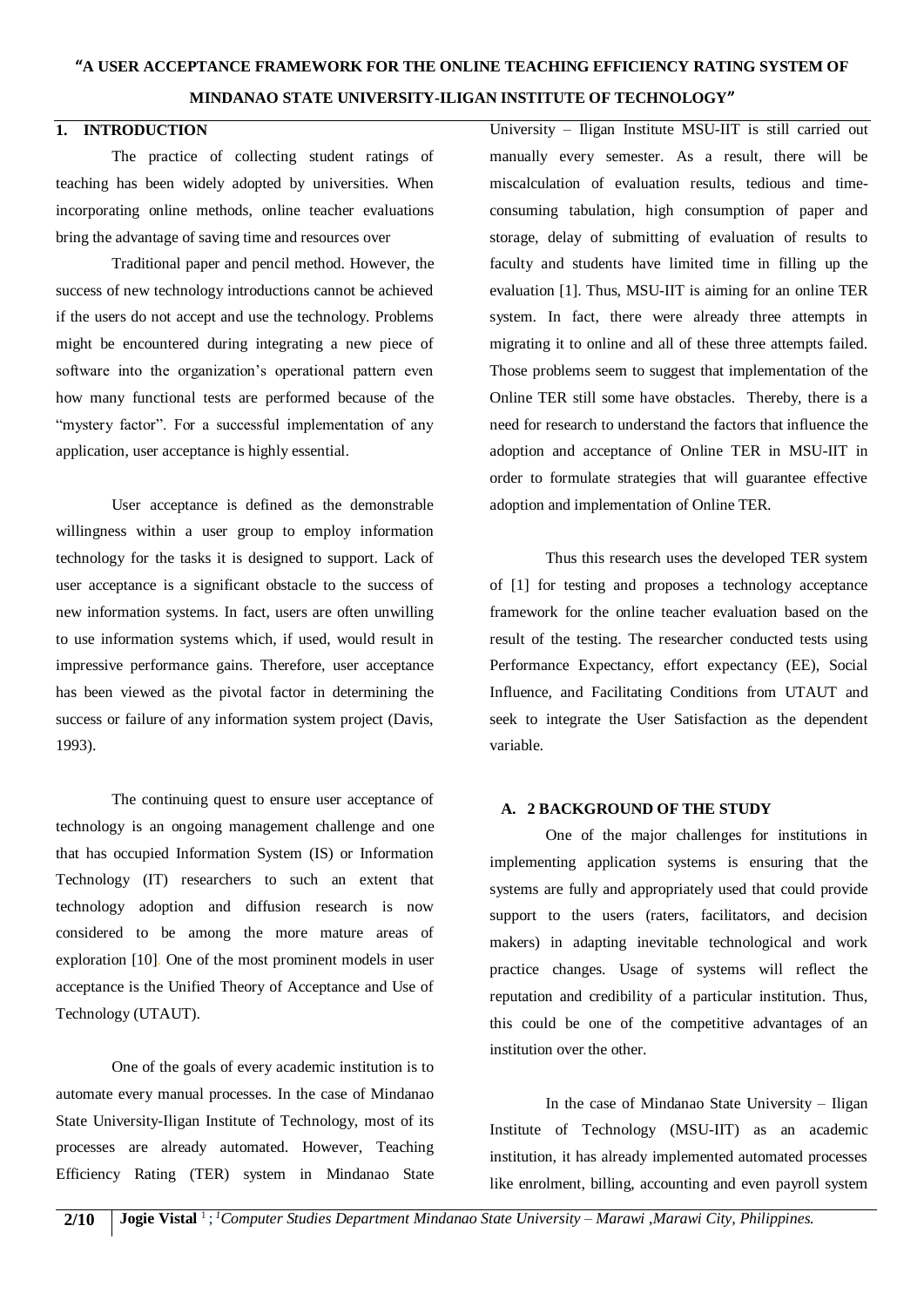and is now aiming to implement an online Teacher Efficiency Rating. There had been already three attempts of implementing the teacher evaluation online but still MSU-IIT is using the manual process.

Various theoretical models have been devised to predict adoption and use of technology. Unified Theory of Acceptance and Use of Technology or UTAUT is a framework devised by Venkatesh et.al.to predict technology acceptance in organizational settings. UTAUT advances on the basis of integrating the dominant constructs of eight prior prevailing models that range from human behavior, to computer science. The eight models are: Theory of Reasoned Action, Technology Acceptance Model, Motivational Model, Theory of Planned Behavior, Combined TAM and TPB, Model of PC Utilization (MPCU), Innovation Diffusion Theory, and Social Cognitive Theory.

In this research, the four constructs of the UTAUT will be used namely; Performance Expectancy (PE), Effort Expectancy (EE), Social Influence (SI) and Facilitating Conditions (FC). The dependent variable in the original UTAUT is the behavioural intention. However, the system usage is mandatory, intention-to-use or usage does not provide a full picture of how such use came about or if it is truly representative of how end-users really feel about using the system. As such, user satisfaction has been suggested as a better measure for success when usage is mandatory [3].

The foregoing leads to the following four baseline hypothesis.

H1: Performance expectancy is positively associated with user satisfaction.

H2: Effort expectancy is positively associated with user satisfaction.

H3: Facilitating conditions are positively associated with user satisfaction..

H4: Social influence is positively associated with user satisfaction

For newly developed systems there must be a technology acceptance test. Information systems, library information studies researchers and practitioners and education researchers have paid considerable attention to technology acceptance. In education there have already researches in e-learning both web and mobile application. However, technology acceptance research related to online teacher evaluation using information systems (IS) theory is very limited, and should gain a momentum.

### **B. 3 RESEARCH QUESTIONS**

- 1. What is the level of user satisfaction in using the Online TER system?
- 2. What are the factors that influence user satisfaction in using Online TER?
- 3. What is the relationship of PE, EE, SI, FC and TR to user satisfaction?
- 4. In mandatory environment or usage, what are the factors that influence the acceptance of the Online TER?

# **C. 4 GENERAL OBJECTIVE**

The main objective of this study is to develop a user acceptance framework for the Online TER based on the four constructs of UTAUT (PE, EE, SI and FC) and User satisfaction on students' perspective.

# **D. 5 SPECIFIC OBJECTIVE**

The specific objective of this study are the following:

- 1. to investigate the level of user satisfaction in using the Online TER.
- 2. to investigate whether Performance Expectancy, effort expectancy (EE), and Facilitating Conditions affect user satisfaction in using Online TER in MSU-IIT;
- 3. to detect the nature and strength of the relationship among these factors and identify which factors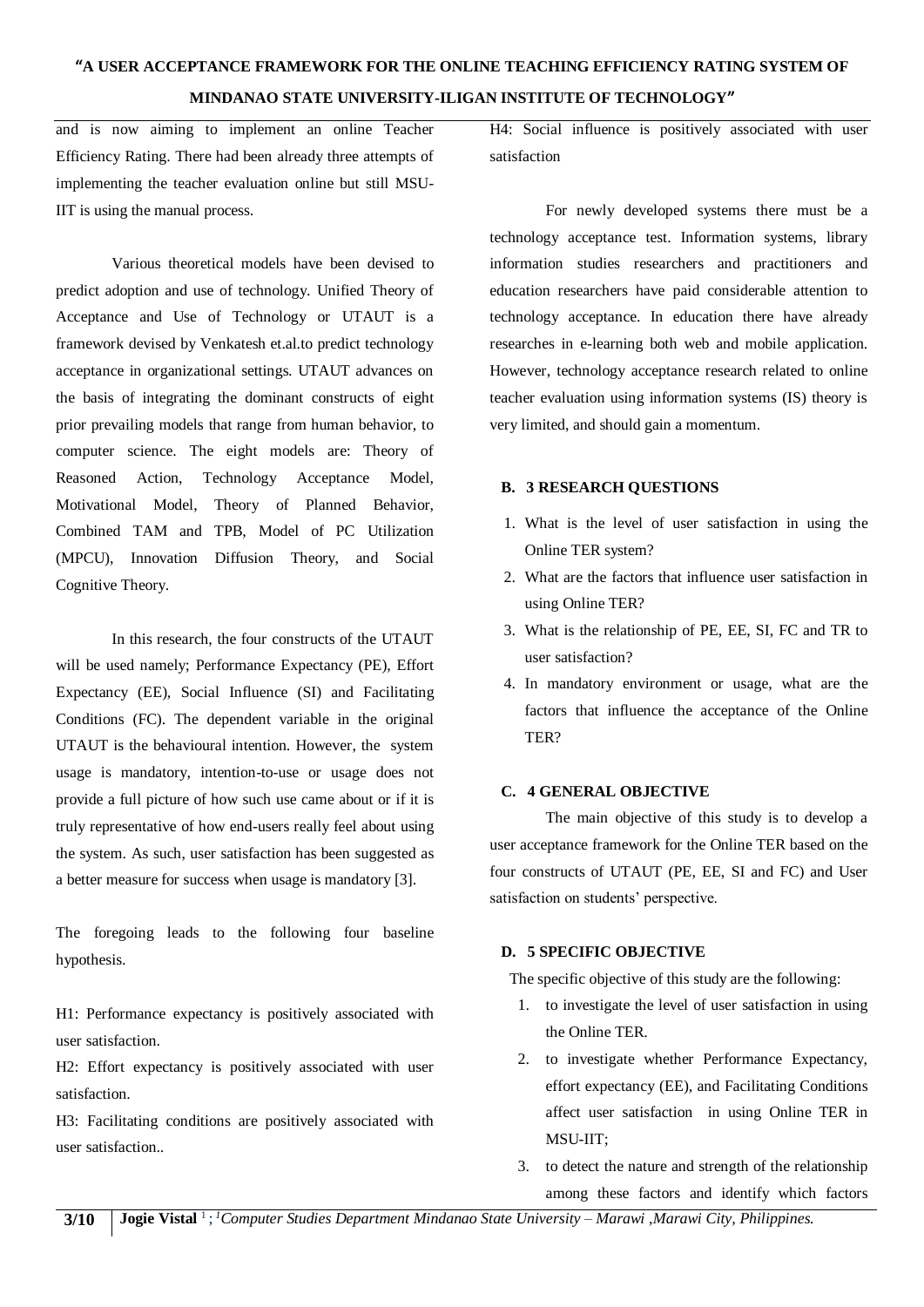have influence in affecting on the decision to use Online TER;

#### **6 SIGNIFICANCE OF THE STUDY**

This study might help the Institute to realize that user acceptance framework of the Online TER system and articulation of the policies and guidelines are important elements in software implementation.

This study of user acceptance and use of technology in an academic environment is significant because it will help determine the factors which influence towards the technology introduced. Hence, the study can provide insights and recommendations to prepare the right environment before introducing a new technology for users in a mandatory setting.

It becomes imperative for process owners and policy makers to determine and understand the factors that could hinder or facilitate the acceptance and usage enabling them to formulate better strategies to improve the adoption of the Online TER. Other academic institutions might use the acceptance model to measure the user acceptance of its online teacher evaluation.

#### **7 REVIEW OF RELATED LITERATURE**

User acceptance can be defined as the demonstrable willingness within a user group to employ information technology for the tasks it is designed to support. Hamed Taherdoost (2018) defined user acceptance as "an antagonism to the term refusal and means the positive decision to use an innovation" Thus, acceptance theorists are less concerned with unintended uses or nondiscretionary use of technologies and more interested in understanding the factors influencing the adoption of technologies as planned by users who have some degree of choice. By developing and testing models of the forces shaping user acceptance, human factors researchers seek to influence the process of design and implementation in a manner that will minimize the risk of resistance or rejection by users [2].

Decision makers need to know the issues that influence on users' decision to use a particular system so they would be able to take them into account during the development phase. It is the common question of both practitioners and researchers that why people accept new technologies. Answering this question may help them to better methods for designing, evaluating and predicting the response of the users to the new technologies.

The difficult adoption of newly introduced technologies and techniques can thus be explained by a lack of understanding. One has to gather information about how individuals and organizations handle this innovation because a successful implementation depends on their acceptance and use.

There are many user acceptance models like TAM and UTAUT. The next section is the discussion of different user acceptance model.

In 2003, Venkatesh, Morris, Davis and Davis created the Unified Theory Use of Technology (UTAUT). UTAUT model identifies the key factors in acceptance of ICT as measured by behavioural intention to use the technology and actual usage. The four determinants of ICT acceptance are performance expectancy (PE), effort expectancy (EE), social influence (SI) and facilitating conditions (FC).

PE is the degree to which an individual believes that using a particular system would improve his or her job performance. Venkatesh et al. (2003) integrated five concepts from various models into the construct of performance expectancy, namely perceived usefulness, extrinsic motivation, job-fit, relative advantage and outcome expectations.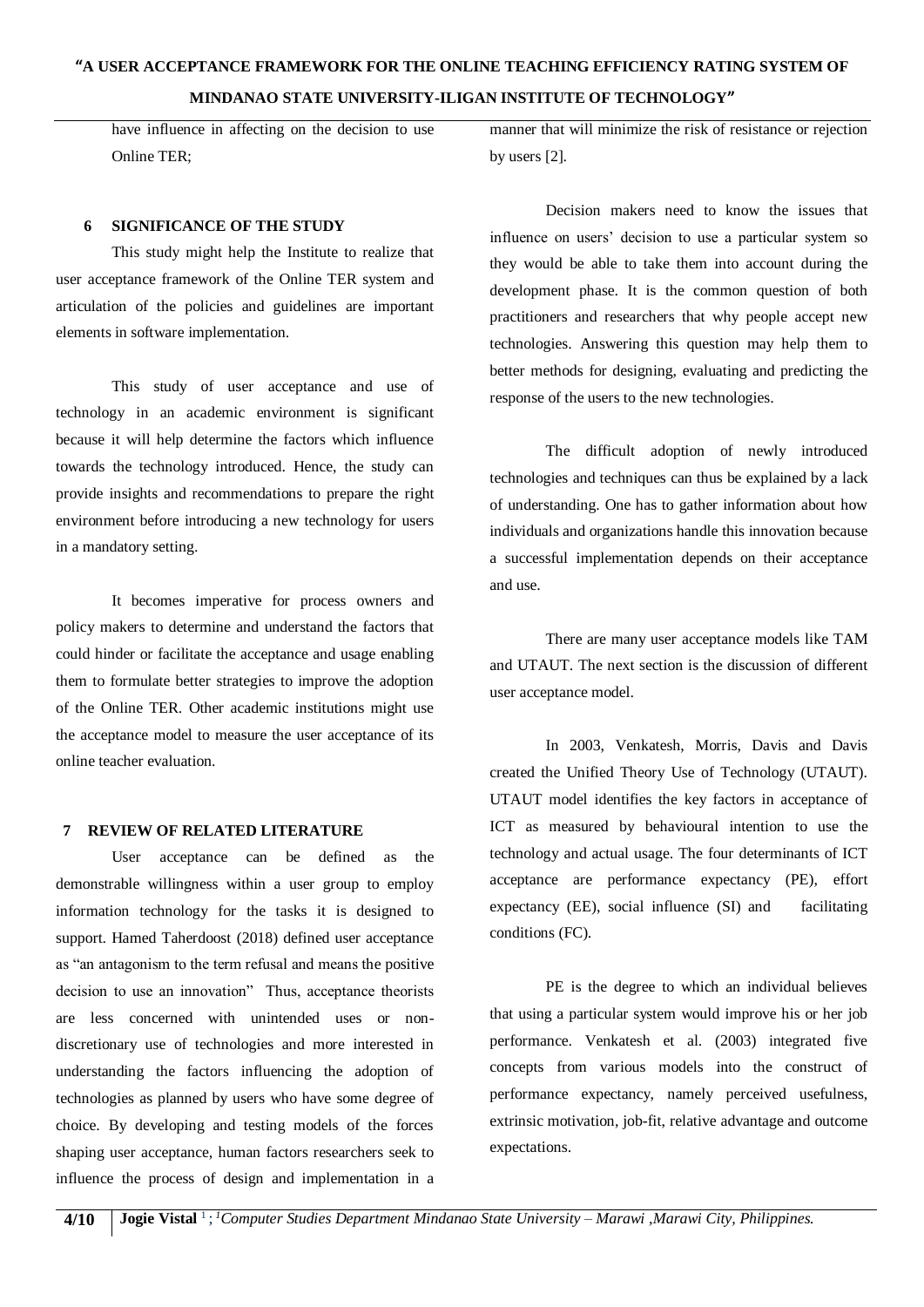EE is the degree of simplicity associated with the use of a particular system. Similar to performance expectancy, Venkatesh et al. (2003) captured three constructs from other models into this concept, that is perceived ease of use, complexity and ease of use.

SI is the degree to which an individual perceives that others believe that he or she should use a particular system. Social influence plays an important role in organizations, especially when a behaviour is not volitional; top management, direct supervisors, and peers do have influence in organizational settings. Ignoring those constructs limits our understanding of the actual adoption process. The three concepts included in social influence are: subjective norm, social factors and image.

FC individual believes that an organizational and technical infrastructure exists to support the use a particular system. A fourth construct, facilitating conditions, is a direct determinant of the actual use, but cannot be used to predict behavioral intention [6]. This definition captures concepts embodied by three different constructs: perceived behavioral control (TPBDTPB, C-TAM-TPB), facilitating conditions (MPCU), and compatibility (IDT). Each of these constructs is operationalized to include aspects of the technological and/or organizational environment that are designed to remove barriers to use.

According to Chang et.al (2010) that the majority of prior research has examined technology adoption in voluntary use contexts, the existing models are not appropriate for explaining technology acceptance in mandatory use contexts. In particular, the traditional notion of "use" is not the appropriate dependent variable in mandatory use settings because users must use the system to perform their job functions and there are no other alternatives to using the system. Furthermore, users' attitudes toward using a technology and their intentions to use the technology are unrelated in mandated use environments. Instead, user satisfaction, not behavioural intention to use the system, is the more appropriate dependent variable when the system in question is large scale and integrated, and its use is mandated As user satisfaction is widely recognized as a key metric of IS success understanding factors, including expectations and experiences of using the systems, that influence user satisfaction has important implications for organizations.

Additionally, Wibowo (2017) agreed that the behavioural intention could be associated with the user satisfaction. They stated that satisfaction is similar to an attitude, and can be assessed as the sum of the satisfactions with the various attributes of the product or service.

In this study user satisfaction as a dependent variable instead of using behavioural intention. The researcher suggested that user satisfaction should be measured using four instruments of performance expectancy, effort expectancy, social influence and information system quality and future research should attempt to identify additional components that are specific to mandatory usage of information system [9].



**Figure 2.1. Conceptual Model of this current study**

#### **9 METHODOLOGY**

Survey was conducted for this inquiry because it lined up with the research objectives of building the understanding about the usage of a mandatory environment, by linking well-established user acceptance concepts like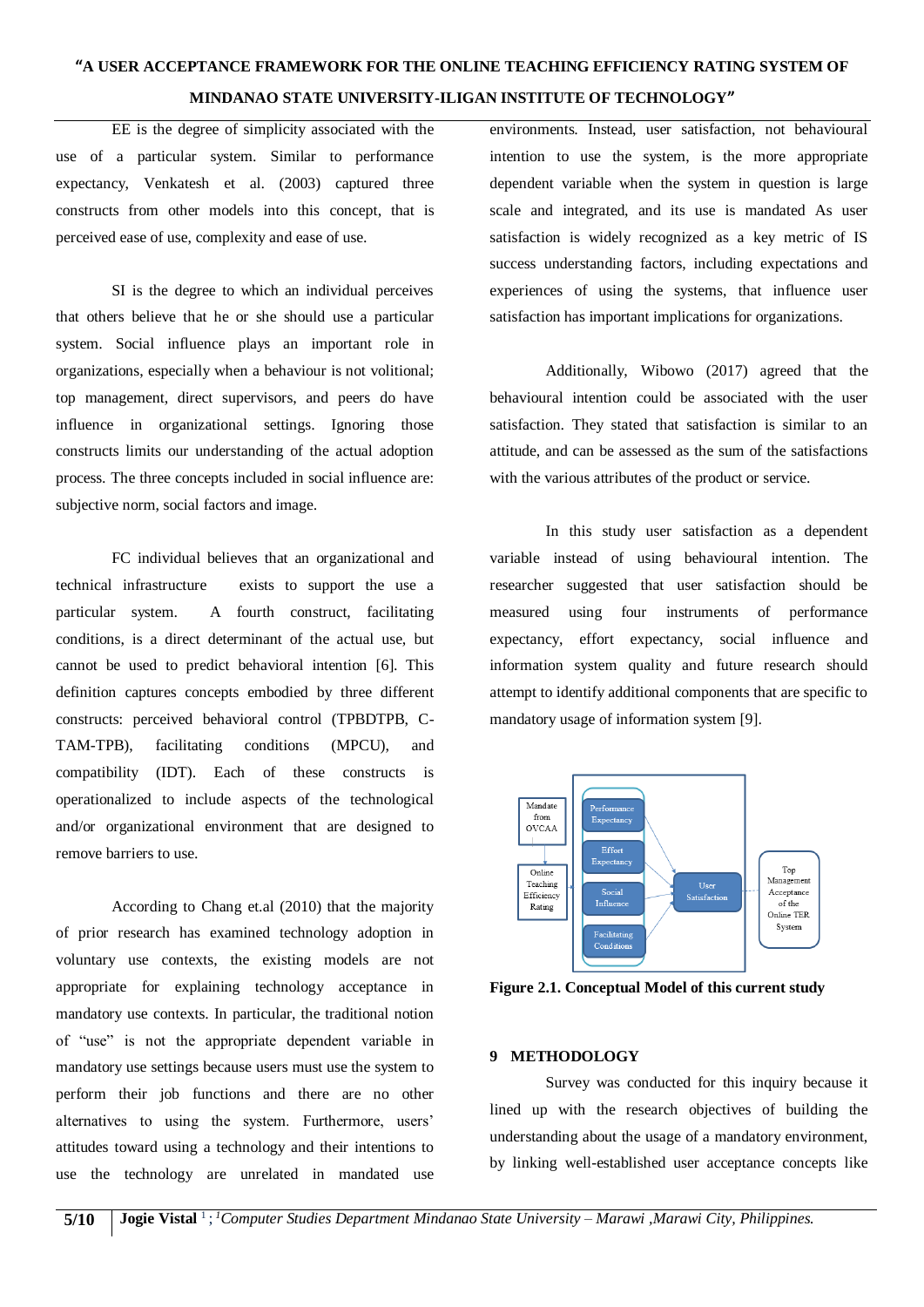performance expectancy, effort expectancy, social influence and facilitating conditions to user satisfaction.

Items were adapted from established scales, and measured using five-point Likert scale response categories ranging from strongly disagree (1) to strongly agree (5). Hypothesis testing was conducted in this phase through a pilot testing.

| Model       | <b>Unstandardized</b><br>Coefficients |               | Standardize<br>$\mathbf d$<br>Coefficient<br>S | T         | Sig. |
|-------------|---------------------------------------|---------------|------------------------------------------------|-----------|------|
|             | B                                     | Std.<br>Error | Beta                                           |           |      |
| (Constant)  | .070                                  | .113          |                                                | .617      | .538 |
| $\mathbf P$ | .183                                  | .041          | .181                                           | 4.42<br>6 | .000 |
| ${\bf E}$   | .402                                  | .047          | .395                                           | 8.55<br>6 | .000 |
| S           | .024                                  | .032          | .024                                           | .754      | .451 |
| $\mathbf F$ | .383                                  | .044          | .367                                           | 8.79<br>4 | .000 |

On the other hand, random sampling was used for the selection of the participants. Random sampling is a probability sampling which uses randomization and takes steps to ensure all members of a population have a chance of being selected. The sample size was computed using the Slovin's formula which has a confidence level of 95% (which give an alpha level of 0.05) and 5% margin of error.

Currently, the total number of undergraduate and graduate students in MSU-IIT is 7635, thus, the sample size needed for the actual data gathering is 338.

The students and faculty were informed about the Online TER system and survey through SMS blast done by the head of the Web Development Team. Data gathering started on May 17 to May 24, 2019.

The students were informed about the Online TER system and survey through an SMS blast. The head of the Web Development Team of Information and Communication Technology Center sent the message by college.

Students were required to log in first in their MY.IIT account. After logging in, a consent form page will appear. They have to read the statement carefully and if they agreed, they can proceed to the evaluation. After evaluating the teachers, the student rated the system by clicking the TER Survey Questions link.

The design was finalized through the data gathered and analyzed. After that, the reliability and validity was checked using the Cronbachs's Alpha to make sure the questions have consistency. The weighted average was used to determine the level of the user satisfaction. To properly predict the UTAUT factors, Correlation Coefficient technique is applied and to determine the strength of PE, EE, SI and FC to S, Somer's delta was used.

#### **10 RESULTS AND DISCUSSION**

The data collection lasted for one week. Through the SMS blast, there were 381 students who responded to the survey out of 1220 students who evaluated their teachers. However, only 378 samples were considered. There were three samples deleted because it was observed that these sample are exactly the same with other rows. This gives an impression that there might be students who took the survey twice.

The statistical analysis shows that a significance level close to zero means that an independent variable is significant to the model otherwise it is insignificant. In this study, the results in Table 4.21 show that PE, EE and FC have a p–value of 0.00 while SI has a p-value of 0.451.

# **Table 4.1 Statistical Analysis of the Significance of the Independent Variable**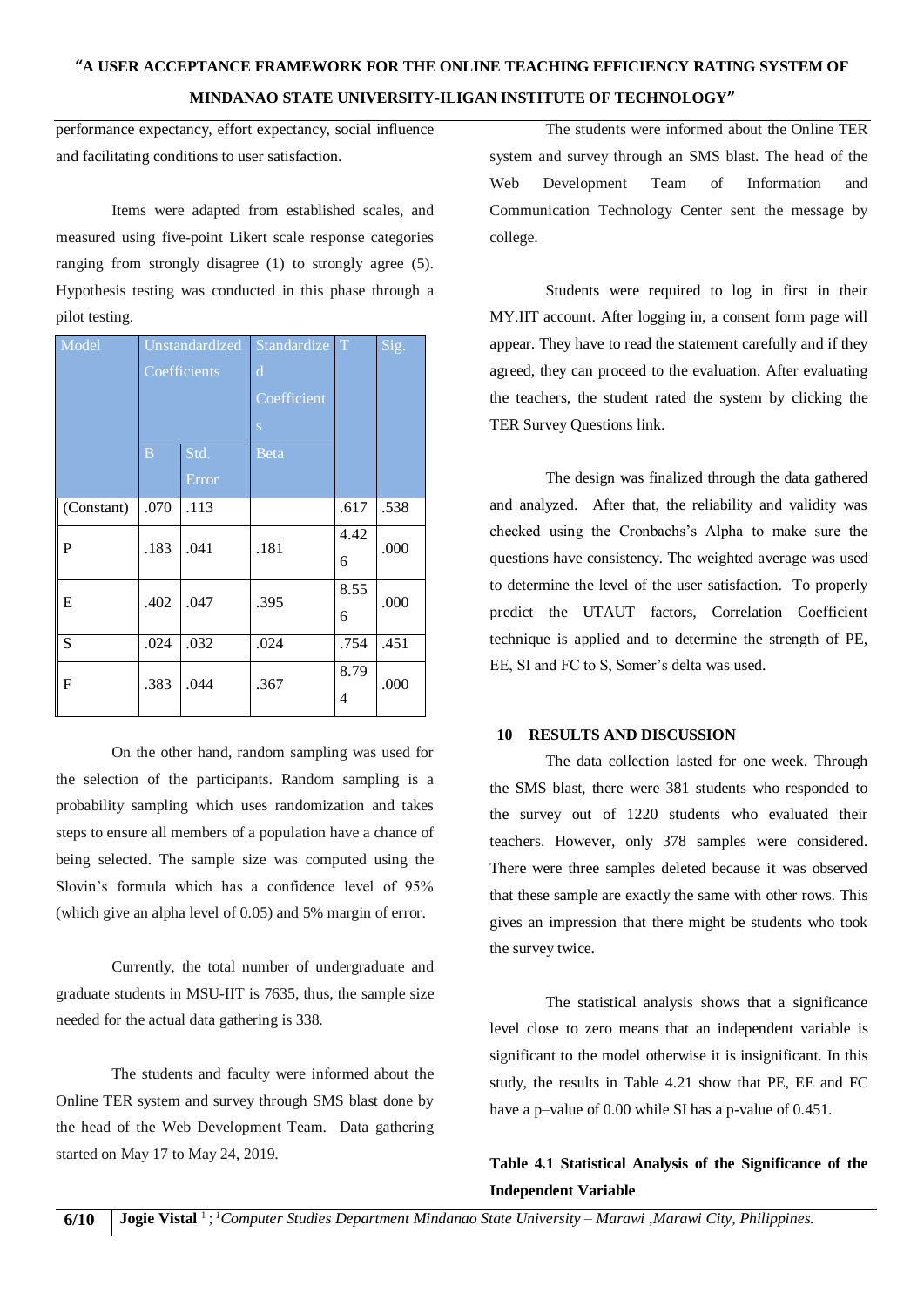This shows potential correlation between the independent variables and dependent variable. If the P– value is close to zero (0), it means that the independent variables are statistically significant to the model. With the calculated associated P-value reveals that PE, EE and FC are associated to user satisfaction and SI has no relationship to the user satisfaction.

Thus, the analysis establishes the regression equation of

#### *US = 0.183PE + 0.402EE + 0.383FC*

This equation shows that as the degree to which a person believes that using the Online TER would enhance his or her performance increases the user satisfaction also increases. If the degree to which a person believes that using the Online

| <b>Hypothesis</b> |                                                                                           | <b>Result</b>    |
|-------------------|-------------------------------------------------------------------------------------------|------------------|
| H1                | Performance expectancy<br>is<br>positively associated with user<br>satisfaction           | <b>Supported</b> |
| H <sub>2</sub>    | Effort expectancy is positively<br>associated with user satisfaction                      | <b>Supported</b> |
| H <sub>3</sub>    | Social influence is positively<br>associated with user satisfaction                       | Rejected         |
| H4                | <i>Facilitating conditions</i><br>are<br>positively associated with user<br>satisfaction. | <b>Supported</b> |

TER is easier to use or free of effort increases user satisfaction also increases and if the objective factors in the environment that observers agree and make an act that the Online TER is easy to do including the provision of computer support. increases the user satisfaction also increases.

The Somer's D value indicates the strength of the relationship of the PE, EE and FC. With the computed

|  |  | <b>Table 4.3. Model Summary</b> |
|--|--|---------------------------------|
|--|--|---------------------------------|

| Model R |                   | R.     | Adjusted | $R$ Std.<br>Error    |
|---------|-------------------|--------|----------|----------------------|
|         |                   | Square | Square   | the<br><sub>of</sub> |
|         |                   |        |          | Estimate             |
|         | .892 <sup>a</sup> | .796   | .794     | .41420               |

a. Predictors: (Constant), F, S, P, E

b. Dependent Variable: U

results, it suggests that PE and EE have strong relationship to the user satisfaction and consistent in the pilot testing FC have a weak relationship.

# **Table 4.2. Association of the PE,EE,SI FC and User Satisfaction**

The model summary shown in Table 4.3 reports the strength of the model. The R value which is .892 represents the simple correlation and can measure the quality of the prediction of the user satisfaction. The R2 value indicates how much of the total variation in the dependent variable, in this case, it is .796. The result of the model improves to 0.146 compared to the pilot testing result which is .650.

In the context of the user acceptance of the Online TER system, the study concludes the acceptance of the hypotheses: the aspects of user satisfaction are related to the aspects of performance expectancy, effort expectancy, and facilitating conditions. Table 4.4 shows the hypothesis testing result.

#### **Table 4.4 Hypothesis Testing Result**

|              | Somer's D | P     | Interpretation |
|--------------|-----------|-------|----------------|
|              | value     | value |                |
| p-           | 0.660     | 0.000 | Significant    |
| satisfaction |           |       |                |
| e            | 0.773     | 0.000 | Significant    |
| S            | 0.463     | 0.000 | Significant    |
| F            | 0.463     | 0.000 | Significant    |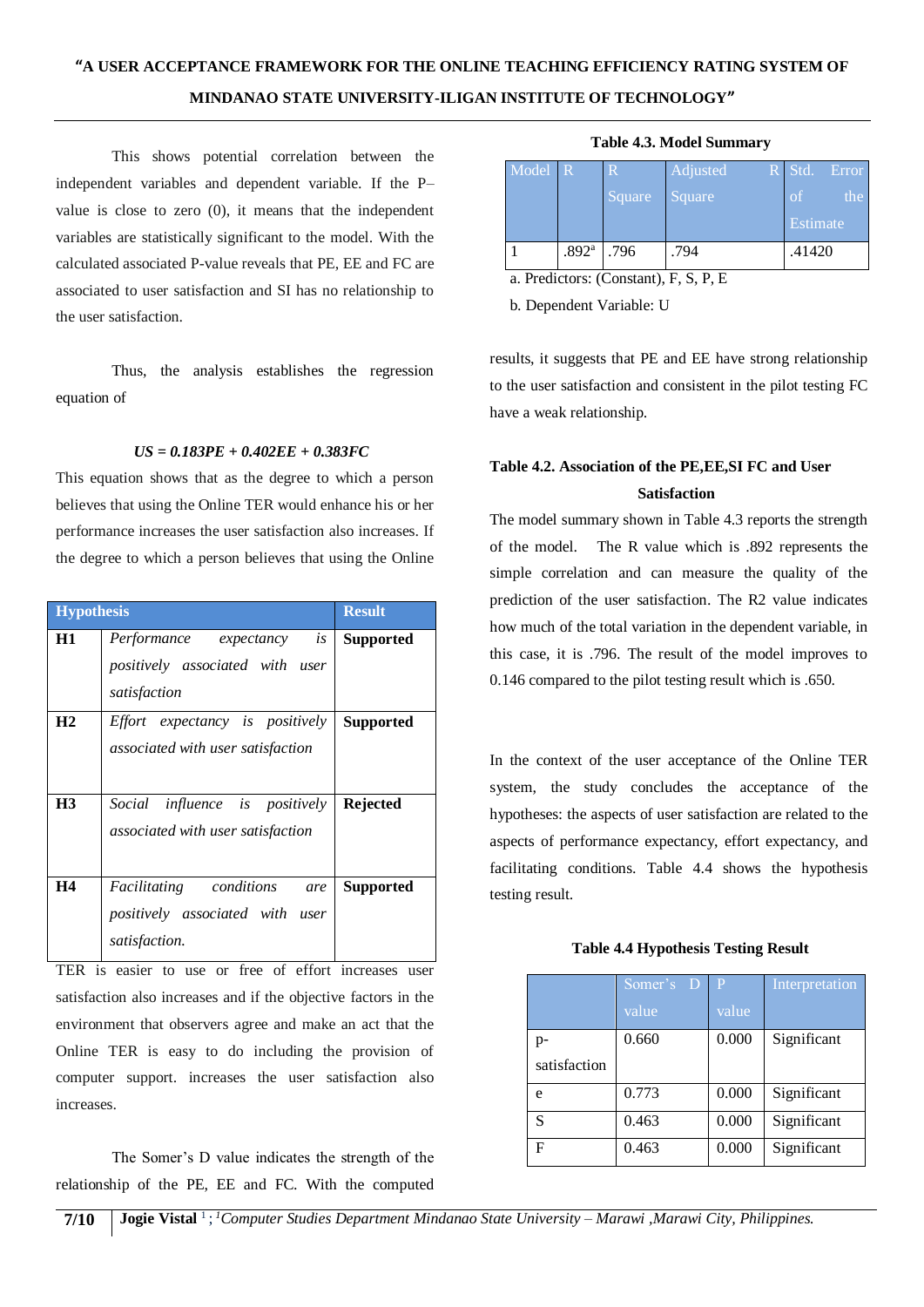The hypothesis testing result is based on the statistical analysis of the significance of the independent variable shown in Table 4.1. To determine whether an independent variable is significant, the p-value must be checked. P-value which is close to zero will make the independent variable significant. In this case, PE, EE and FC have a p-value of zero (0). Thus, the three constructs which are the PE, EE and FC are positively associated with the user satisfaction while the SI fell short of statistical significance with a p-value of 0.451. Thus, SI does not contribute to the model or does not affect the user satisfaction. Portion of the next chapter based on the observation tackles the reasons why SI is not significant to the model. The figure below shows the user acceptance framework of this study.



**Figure 4.5.User Acceptance Framework of this study**

# **11 CONCLUSION AND RECOMMENDATION**

 In the user acceptance context, the result shows that PE, EE, FC are predictors of the user satisfaction. The ability of a system to assist users to achieve their tasks quickly will ultimately motivate users to adopt or accept the system [5]. The findings revealed that PE is positively

associated with user satisfaction. Thus, PE is a strong predictor both in voluntary and mandatory usage.

The findings revealed that EE is a strong predictor of user satisfaction for a newly implemented system but not on a sustained usage. This supports the finding of Venkatesh (2003).

Social influence is not significant in voluntary contexts. However, each becomes significant when use is mandated [8]. Nevertheless, result shows that SI appears to be insignificant to user satisfaction. There are two reasons that affect the result of the SI. First, the nature of participation of the students. The usage of the Online TER system is mandatory where students are required to evaluate their teachers. However, during the final testing the implementation of the Online TER system was voluntary in nature. This implementation was followed after the response from the Office of the Vice Chancellor that the participation of the students is only voluntary. See appendix E. This study has the impression that the way it was participated by students affects the result in SI. Secondly, it has something to do with the questionnaire formulation. This study considers only the subjective norm and social factors mechanisms. In addition the content of the questionnaire does not suffice to the usage of the Online TER system during the final testing.

Findings on the actual testing, have direct implications on User Satisfaction in a mandatory environment such as online TER. Utilizing UTAUT as theoretical framework, Performance Expectancy, Effort Expectancy and Facilitating Conditions, have significant influence on the acceptance of user. Findings of this study revealed that the students found the system very helpful for them to evaluate their teachers. They are also willing to finish the evaluation regardless of the number of subject teachers. They agreed that the system is easy to use. They knew where to start and how to end the system. Thus, this system does not need to be supervised. It is enough for them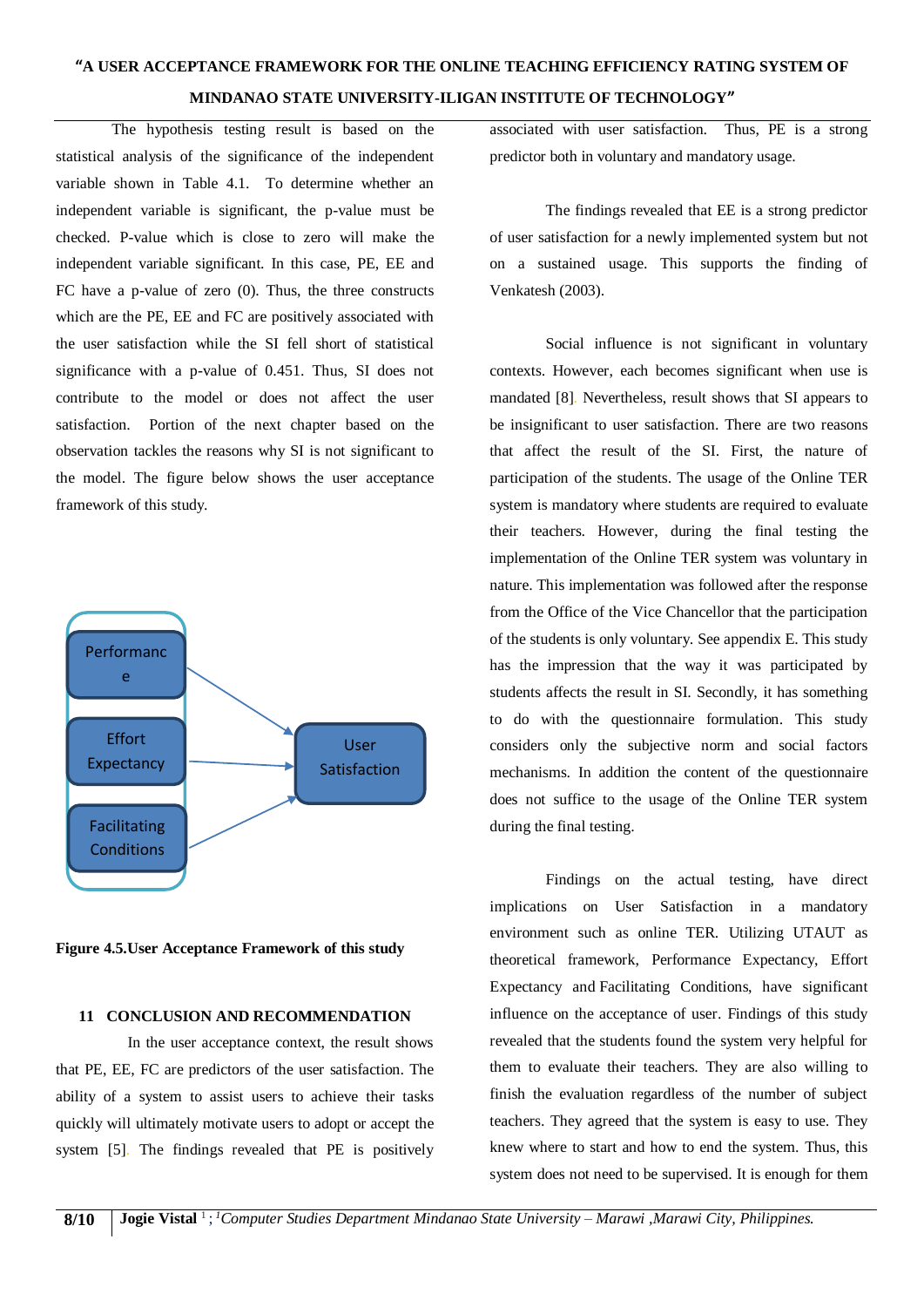that they are aware of the schedule for the evaluation of their teacher.

#### **ACKNOWLEDGMENTS**

I would like to express my sincerest thanks to my adviser Erik Louwe R. Sala. His patience, guidance, and mentoring has made the completion of this research possible. His advice and encouragement have been invaluable and his trust in me has boost the accomplishment of this research.

Furthermore, I am thankful also to my panelists and critics of my paper, Dante D. Dinawanao and Cenie Vilela-Malabanan, Ph.D. Their insights helped me a lot to improve my paper. Their comments and suggestions are highly appreciated and considered.

#### **REFERENCES**

- [1] Abamonga, M. M., Lustado, F., & Mejias, R. (2014). *Hybrid Teaching Evaluation System for the School of Computer Studies.* Iligan City.
- [2] Dillon, A. (2001). User Acceptance of Information Technology. *https://www.researchgate.net/publication/279683883*, 3.
- [3] Huang, K.-Y., Choi , N., & Chengalur-Smith, I. (2010). Cultural Dimensions as Moderators of the UTAUT Model: a Research Proposal in a Healthcare Context . *Proceedings of the Sixteenth Americas Conference on Proceeding on Information Systems* ,
- [4] Manchanda, A. (n.a). A Review of Information System Success Models. *International Journal of Innovative Research in Technology & Science(IJIRTS)*, 1-2.
- [5] Muhammad Arif, K. A. (2017). Factors affecting student use of Web basedd . 11.
- [6] Trybou, J. (2017). Performance Expectancy, Effort Expectancy And Social Influence As Factors Predicting The Acceptance Of (Non-) Fluoroscopy-Guided Positioning For Radiographs, And The Relationship With Leadership. *Academiejaar*, 10.
- [7] Venkatesh, V. (May 2016). Unified Theory of Acceptance and Use of Technology: A Synthesis and the Road Ahead. *Journal Association for Information Technology*, 5.
- [8] Venkatesh, V., Thong, J. Y., & Xu, X. (2012). Consumer Acceptance And Use Of I Nformation T Echnology : E Xtending The Unified Theory Of Acceptance And Use Of Technology. *Mis Quarterly*, 59.
- [9] Wibowo, T. (2017). Study of User Acceptance and Satisfaction of a Mandatory Government-Regulated Information System. *CommIT (Communication & Information Technology) Journal*, 41-43.
- [10] Williams, M. D. (2015). The Unified Theory of Acceptance and Use of Technology: A Literature Review. *Journal of Enterprise Information Management*, 3.
- [11] van den Dool, H. M., S. Saha, and ˚A. Johansson, 2000: Empirical orthogonal teleconnections. J. Climate, 13: 1421–1435.

[12 ]Vinnikov, K. Y., P. Y. Groisman, and K. M. Lug- ina, 1990: Empirical data on contemporary global climatic changes (temperature and precipitation). J. Climate, 3: 662– 677.

[13 ]Wigley, T. M. L., J. K. Angell, and P. D. Jones, 1985: Analysis of the temperature record. in: Detecting the Climatic Effects of Increasing Carbon Dioxide: DOE/ER-